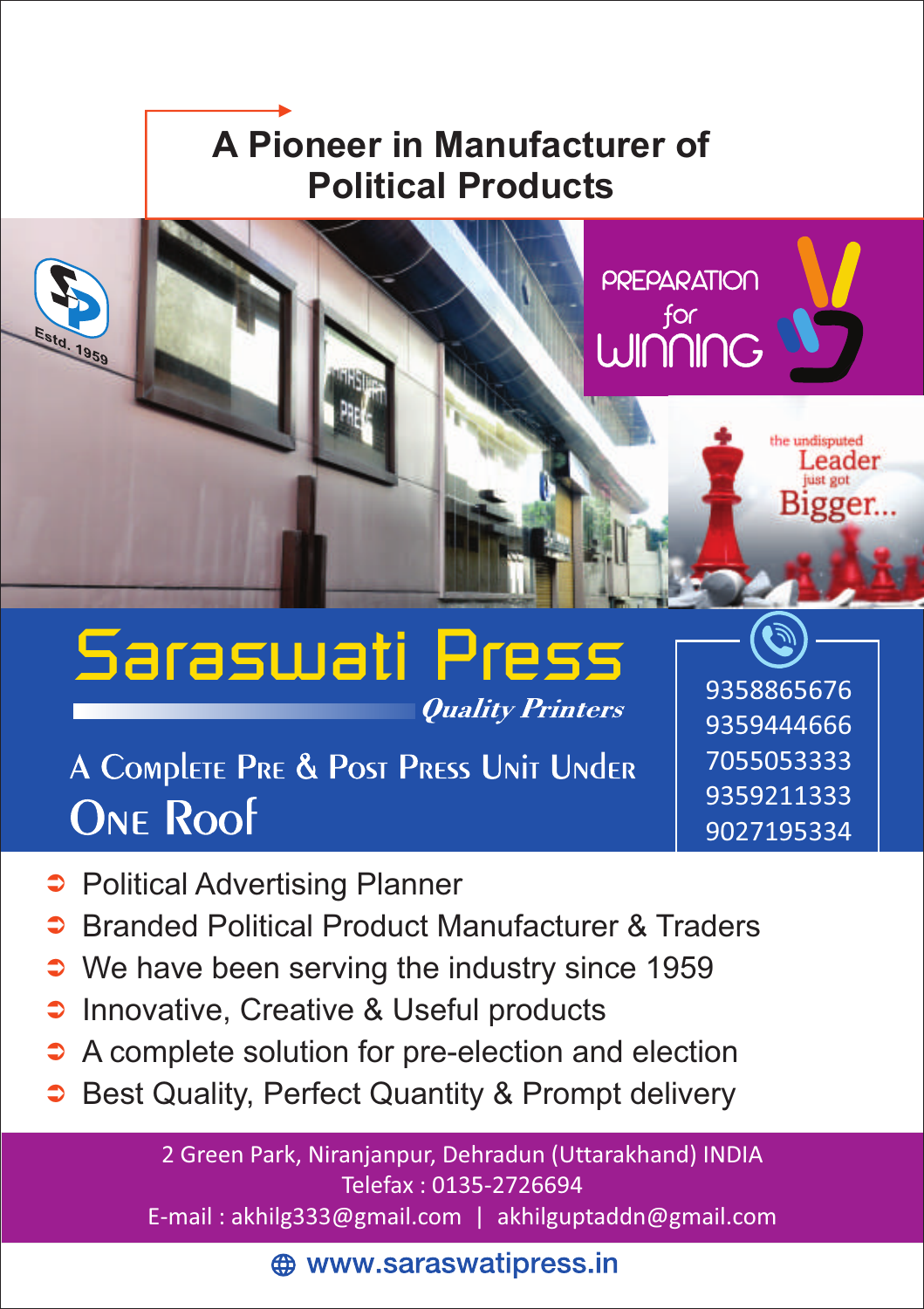# **Pre-Election Material**

- **Mobile Purse** è
- → Mobile Cover
- → Mobile Sticker
- **→ Mobile Pop Holder**
- **Mobile Stand** è
- → **Name Plate** (for party worker's house)
- **Shopping Bag** è
- **Ladies Purse** è
- **→ Key Chain**
- **Ball pen** è
- **Ladies Clip** è
- **Shirt Button** è
- **3D Pocket Calender** è
- **Mask** è
- **Wrist Watch** è
- **→ Multipurpose Wall Clock**
- **Saree** è
- **Ladies Salwar Suit** è
- **Modi Jacket** è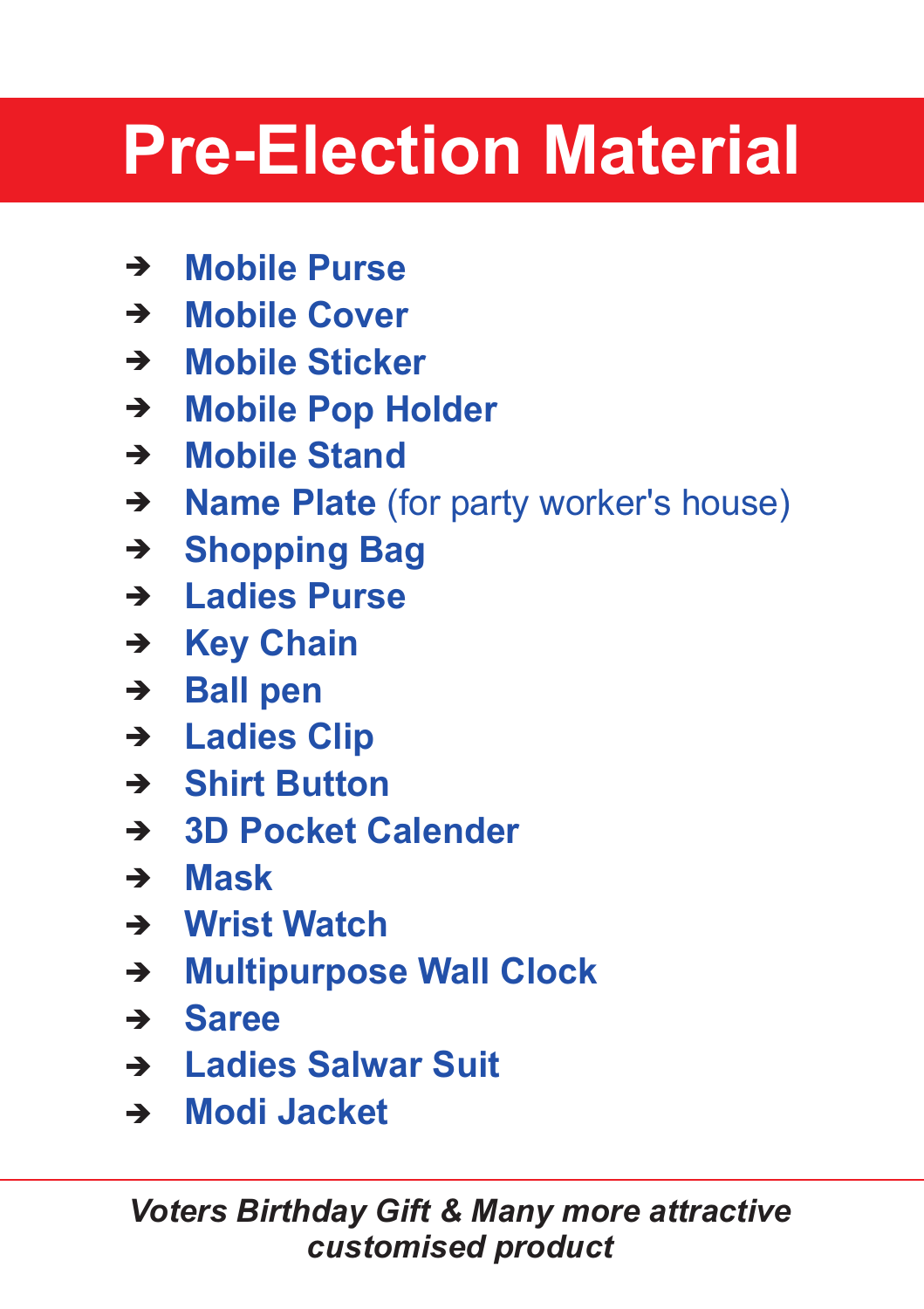## **Exclusive Diwali Products**

- **Kamal Shape Mitti Diya** è
- **Paper Lantern**  $\rightarrow$
- **Cloth Lantern** è
- **Rangoli Sticker Set**  $\rightarrow$
- **Floor Rangoli**  $\rightarrow$
- **Acrylic Rangoli** è
- **Shubh Labh Sticker** è
- **→ Door Toran**
- **Acrylic Door Toran** è
- **Datta Laxmi calender** è
- **Diwali wall decoration** è
- **Floating Diya** è
- **Acrylic Shubh Labh** è
- **Metal Shubh Labh**  $\rightarrow$
- **Lighting**  $\rightarrow$

*For the first time, the above products are design*